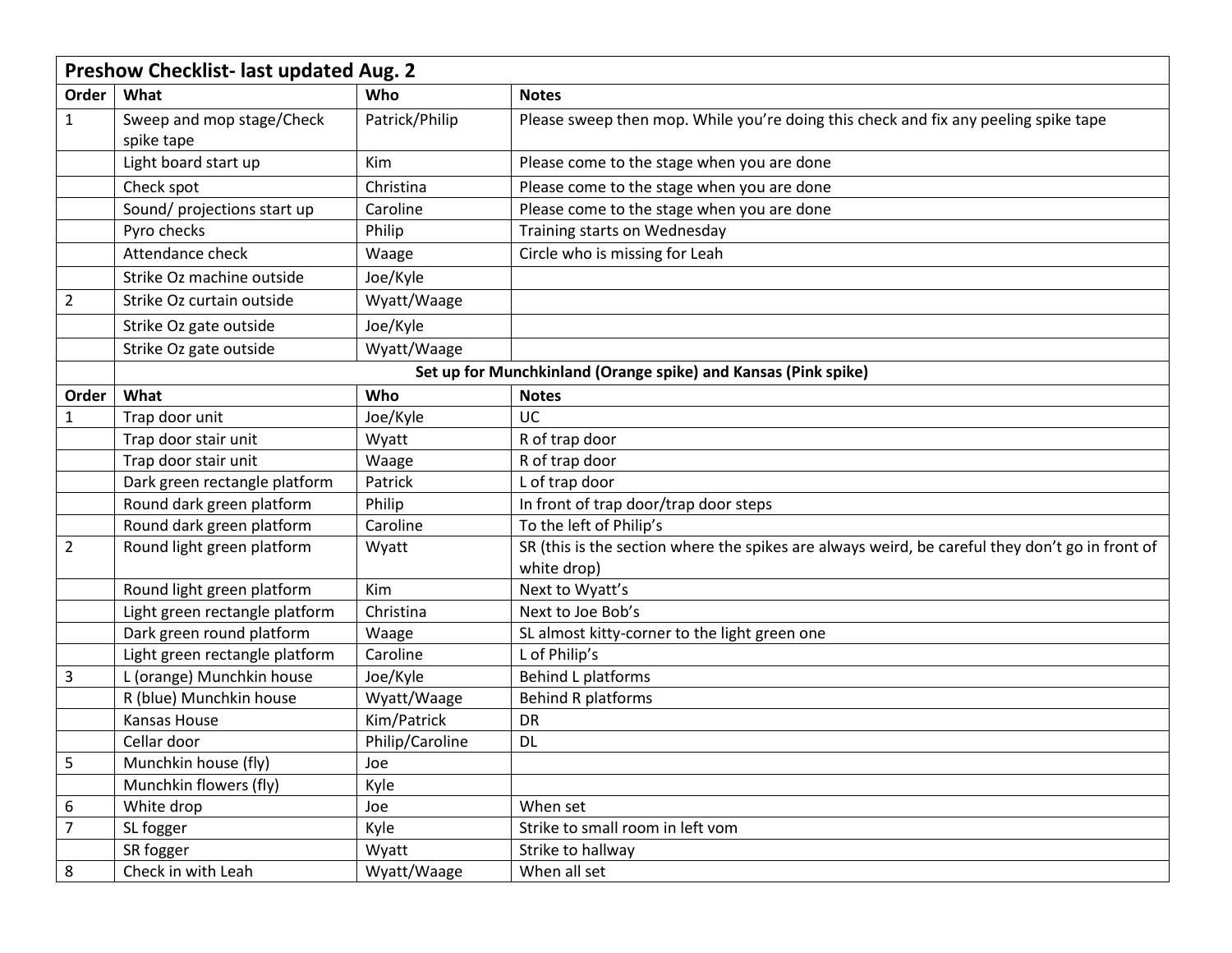| <b>Intermission Checklist- last updated Aug. 2</b> |                                                             |                    |                                                                          |  |  |  |
|----------------------------------------------------|-------------------------------------------------------------|--------------------|--------------------------------------------------------------------------|--|--|--|
| Order                                              | What                                                        | Who                | <b>Notes</b>                                                             |  |  |  |
| 1                                                  | Leg <sub>4</sub>                                            | Kyle               | Fly out so we can load in                                                |  |  |  |
|                                                    | Leg <sub>3</sub>                                            | Joe                | Fly out so we can load in                                                |  |  |  |
|                                                    | Open garage door                                            | Philip             | Open all the way                                                         |  |  |  |
| $\overline{2}$                                     | Load in L Oz gate                                           | Joe/ Kyle          | Preset to be brought in for entr'act                                     |  |  |  |
|                                                    | Load in R Oz gate                                           | Wyatt/Waage        | Preset to be brought in for enrt'act                                     |  |  |  |
| $\mathsf{3}$                                       | Load in Oz machine                                          | Philip/Patrick     | Preset off R                                                             |  |  |  |
|                                                    | Load in Oz curtain                                          | Christina/Caroline | Bring onstage so it's out of the way                                     |  |  |  |
| 4                                                  | light green curved platform                                 | Kim                | Strike outside                                                           |  |  |  |
|                                                    | light green rectangle platform                              | Christina          | Strike outside                                                           |  |  |  |
|                                                    | light green rectangle platform                              | Caroline           | Strike outside                                                           |  |  |  |
|                                                    | light green curved platform                                 | Patrick            | Strike outside                                                           |  |  |  |
|                                                    | <b>Strike Caravan</b>                                       | Philip/Waage       | Strike outside                                                           |  |  |  |
| 5                                                  | Fence 1                                                     | Kim/Christina      | Strike to green room                                                     |  |  |  |
|                                                    | Fence 2                                                     | Caroline/Patrick   | Strike to green room                                                     |  |  |  |
|                                                    | L Munchkinhouse                                             | Fly Boyzz          | Strike outside                                                           |  |  |  |
|                                                    | Trap door stairs                                            | Waage              | Preset backstage UL                                                      |  |  |  |
| 6                                                  | Cellar Door                                                 | Wyatt/Philip       | Strike outside                                                           |  |  |  |
|                                                    | Scarecrow's pole                                            | Christina          | Strike outside                                                           |  |  |  |
|                                                    | Flip Kansas house                                           | Patrick/Caroline   | Backstage, orange spike for Act II positions - Wyatt knows where this is |  |  |  |
|                                                    | Trade out flies                                             | Kyle/Joe           | Trade Glinda's swing with Marvel's balloon                               |  |  |  |
|                                                    | Set up for Merry Old Land- Green spike/ green striped spike |                    |                                                                          |  |  |  |
| Order                                              | What                                                        | Who                | <b>Notes</b>                                                             |  |  |  |
| $\mathbf{1}$                                       | Dark green rectangle platform                               | Wyatt              | UC on green spike                                                        |  |  |  |
|                                                    | Round dark green platform                                   | Kim                | R of Wyatt's on green spike                                              |  |  |  |
|                                                    | Round dark green platform                                   | Philip             | L of Wyatt's on green spike                                              |  |  |  |
| $\overline{2}$                                     | UL column                                                   | Caroline           | On green striped spike                                                   |  |  |  |
|                                                    | UR column                                                   | Patrick            | On green striped spike                                                   |  |  |  |
|                                                    | CL column                                                   | Waage              | On green striped spike                                                   |  |  |  |
|                                                    | CR column                                                   | Christina          | On green striped spike                                                   |  |  |  |
| $\mathsf 3$                                        | DL column                                                   | Joe                | Preset to be brought on for the entr'act                                 |  |  |  |
|                                                    | DR column                                                   | Wyatt              | Preset to be brought on for the entr'act                                 |  |  |  |
| 4                                                  | Leg 4                                                       | Kyle               | Bring in when we are set                                                 |  |  |  |
|                                                    | Leg <sub>3</sub>                                            | Joe                | Bring in when we are set                                                 |  |  |  |
| 5                                                  | Check in with Leah                                          | Wyatt/Waage        | When all set                                                             |  |  |  |